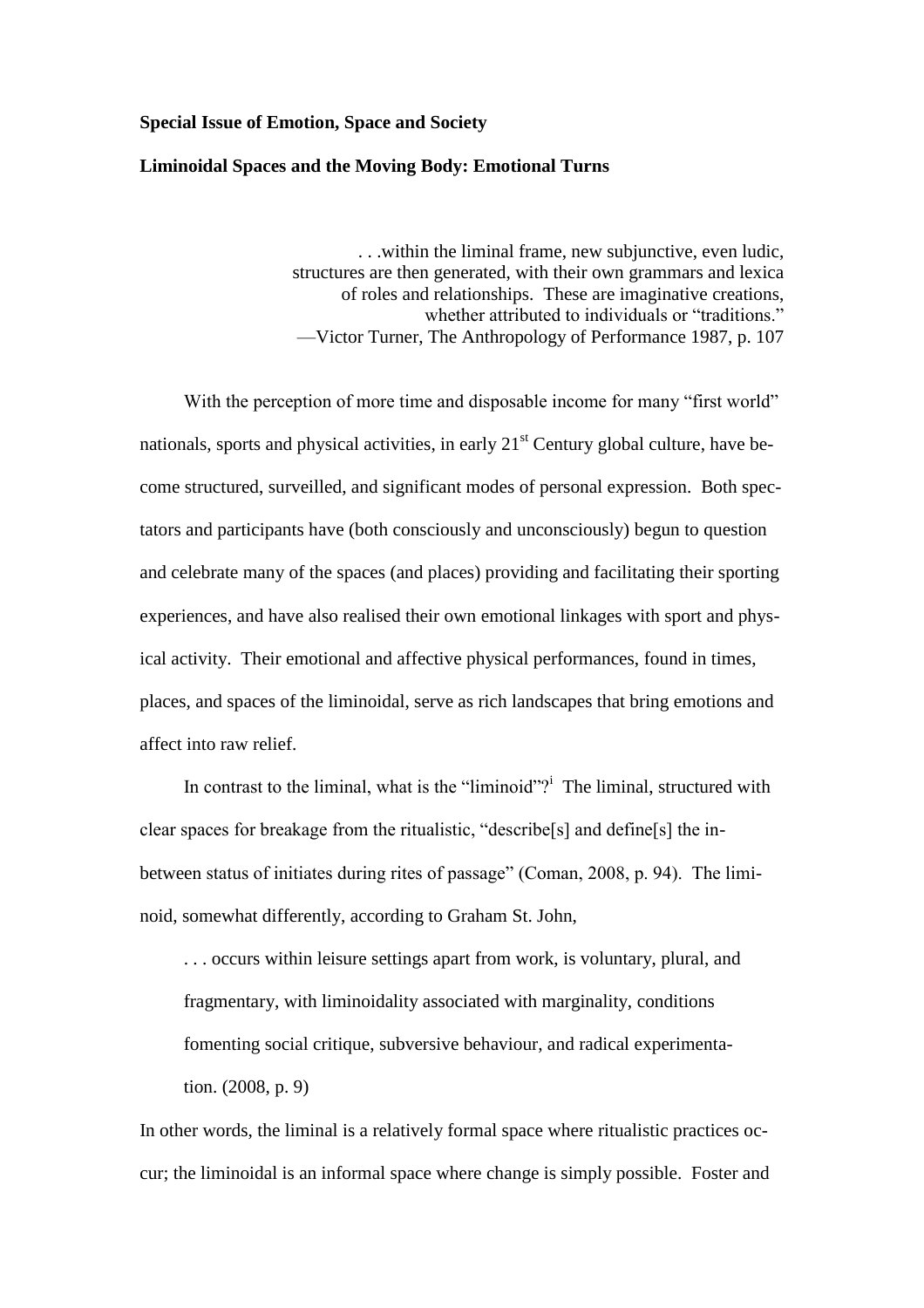Little (1987) call the liminal and margins the "threshold" (p. 96). This time, and space, is a singular turning point, the realization of which others may call an epiphany (cf., Denzin, 1989). However, Turner suggests that the liminoid is the "successor of the liminal in complex large-scale societies, where individuality and optation . . . have in theory supplanted collective and obligatory ritual performances" (1987, p. 29). Thus, the liminoid represents, in some ways, a looser, more open and less structured space for individual movement.

The liminoidal is not always ritualistic, like the liminal, but offers opportunities for critical engagement, subversion of normative ways of being, and the trying out of non-dominant values and systems within public, albeit less rigid and proscriptive, spaces. The liminoid is mundane space; it is ordinary; but it is also, as Adams St. Pierre (2008) reminds us of "home," "a point of rupture" (p. 121) for small, albeit significant, change. Each of the papers in this volume, in its own way, privileges this sense of the liminoid space.

What these authors bring to readers of Emotion, Space and Society is the sense of this space of/for rupture, housed within a variety of methodological and content stances. The study of emotions—and affect—has long interested sport studies' scholars, who bring both public and personal epistemologies to their research interests.

Several sub-disciplinary areas within kinesiology, human kinetics, physical education, and/or sport studies have delved into the sport/emotion area, but often in very positivistic and deterministic ways—and often, in applied forms, with instrumental intent. Sport psychology studies, for example, have looked at linkages between "emotions," roughly wrought<sup>ii</sup>—such as anger, frustration, arousal and anxiety, joy and "flow"—often describing relationships between these variables and sport perfor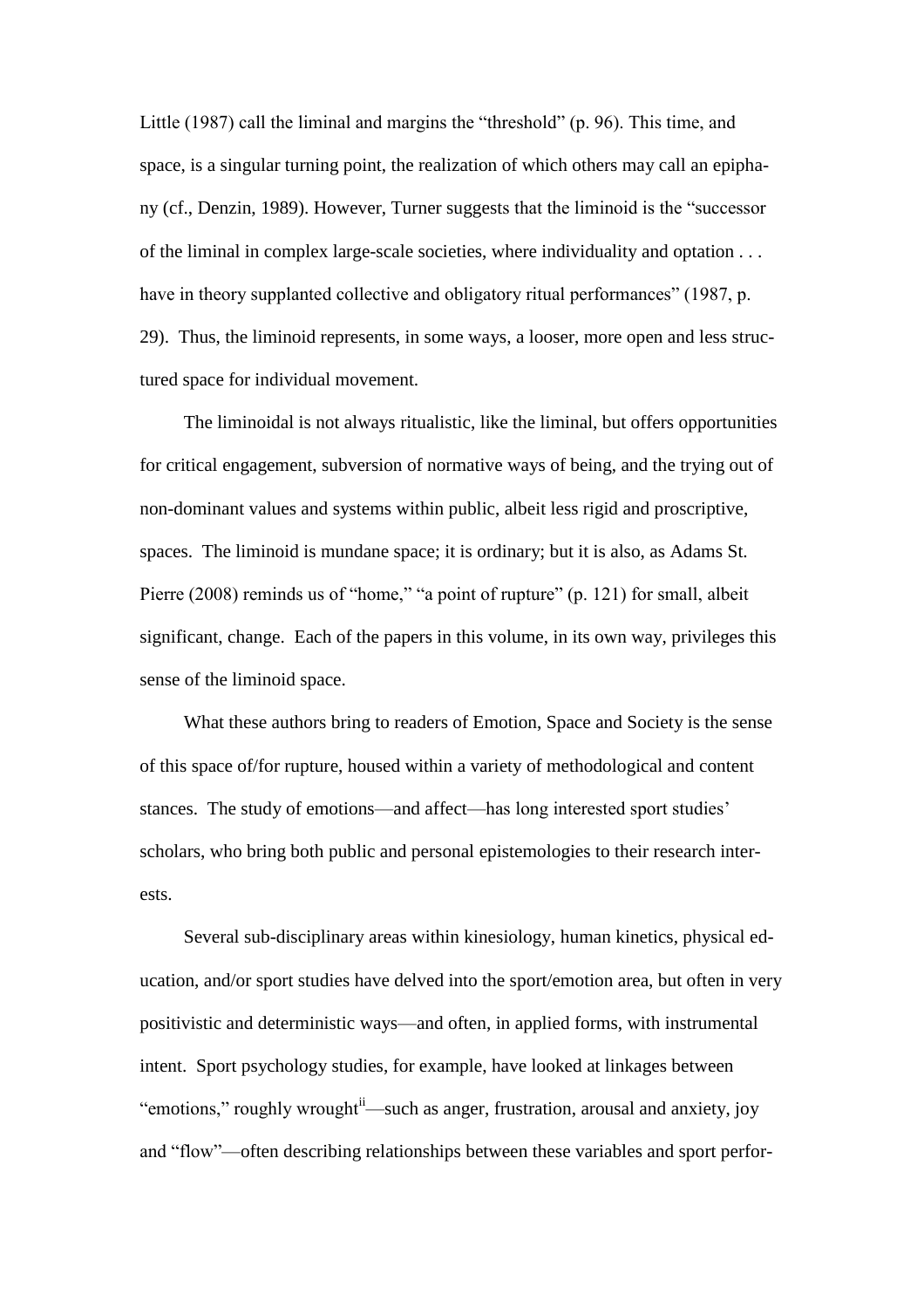mance as discrete categories (e.g., Csikszentmihalyi, 1990; Hanin, 2000; Vallerand, 2000). As well, they have attempted to discover how the emotions interact with performance enhancement, while following relatively positivist traditions. This has been effective, to a point. But there are, of course, weaknesses in creating a model where the body is not seen holistically.<sup>iii</sup>

As well as the applied kinds of studies, there have been, of course, largely theoretical studies examining how emotions and sport/physical activity interact, coalesce, and relate to one another. Certainly before sociologists like Durkheim (cf., Tiryakian, 2009) discussed concepts such as "collective effervescence" (which could be applied to sport fans' behaviours), various writers were aware of the relationships between passions and physical exertion—both in war and in competitive games and play (cf., Huizinga, 1970; Sun Tzu, 2003).

Sport (and leisure) sociologists have studied the body in space in a variety of ways. For example, Jayne Caudwell (2011) has pointed out that several sports scholars have examined political uses of space:

The authors demonstrate how leisure (Aitchison, 1999) and sport (van Ingen, 2003) spaces are hierarchically structured and how space is fundamental to the ideological and material production of the dominant and normative. Social power relations, therefore, infuse and suffuse space, and, it is the human body that helps construct hegemonic – and counter-

Caudwell also highlights early contributions by John Bale (1993), in particular when he "argues that football stadia are intentionally territorialised spaces, which are busy with 'sociospatial interactions' (Bale, 1993, p. 130)" (in Caudwell, 2011, p. 125).

hegemonic – identities and subjectivities within space. (p. 124)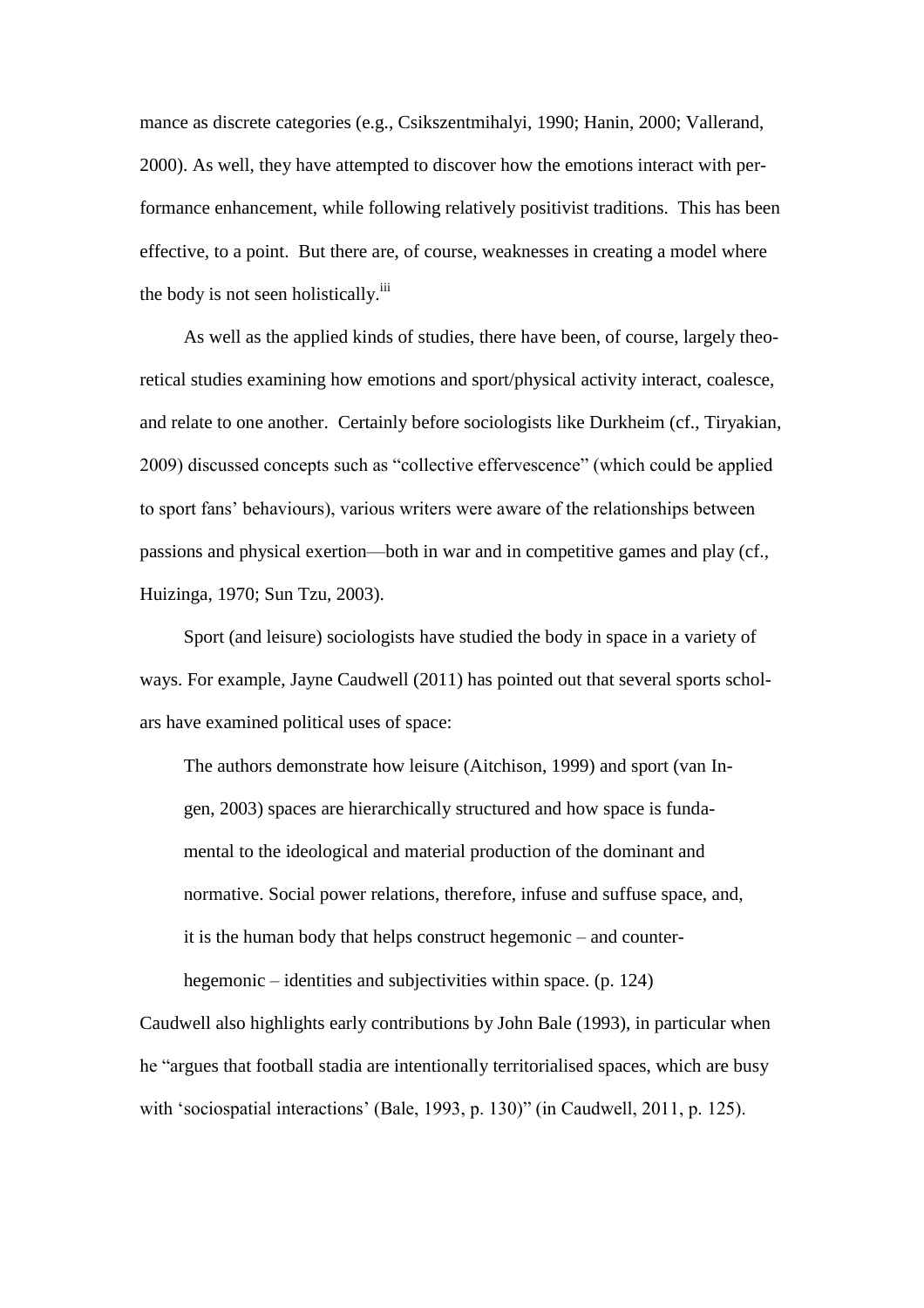Scholars, in some cases borrowing from geography, have envisioned space in more esoteric, less grounded, often imaginary and imagined spaces than ever before.

Researchers from a variety of fields have interrogated the physical embodiment of "emotions" in a variety of ways. For example, Eve Sedgwick and Adam Frank (1995) resurrected studies of Sylvan Tompkins' work to look at shame and its affective presence in individuals' lives, while naming pairs of variables in the process (e.g., interest-excitement, surprise-startle, shame/humiliation-contempt/disgust). Elspeth Probyn (2005) has also delved into aspects of shame, but from a more holistic vantage point: hers is an explication of "shame" in its many embodied forms.

As such, our project in this special issue more closely aligns with Probyn's cultural studies approach, probing into what Torrant (2007) terms "affective studies". Rather than examining a singular emotion as a "variable," we encouraged authors to look more holistically at lived lives within movement practices and cultures. As well, we asked authors to creatively interrogate methodologies that would mirror their topical areas.

 In keeping with fluid meanings and political, ideological, and materialisation of space, the pieces in this special issue work to stretch the tangible, explode the simplistic, and complicate the mundane. The collection, "Liminoidal Spaces and the Moving Body: Emotional Turns" derive from a sociological standpoint. The connections between papers run deeply: whether discussing emotional nuance and its (emotional and affective) effect upon dance or football audiences; the deep connective passions of (predominantly) male sporting culture; feminist and pro-feminist anger and frustration at exclusionary practices within surfing spaces, site-specific outdoor dance performance, or the support of a sports team; a critical resistance to the hegemony of dominant sport practices; or the interactionist teasing out of sporting practices and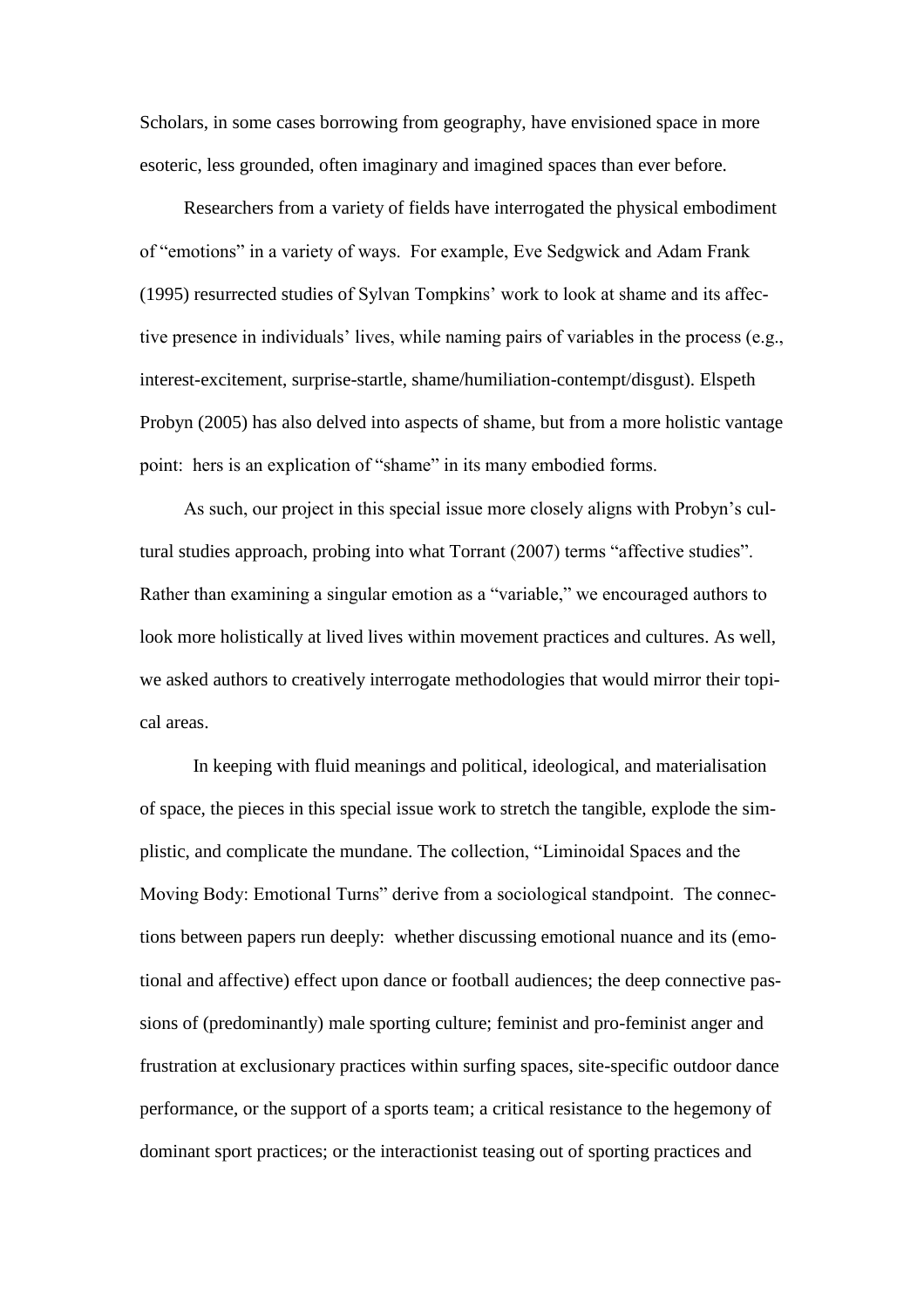research issues within a co-authored paper, these works all discuss very specific places (e.g., gardens, fields of play, table tennis hall, surf beach, stadia), spaces (e.g., virtual, active, participatory, hegemonic, counter-hegemonic, oppositional, minority), and sport practices.

However, they also demonstrate the rich methodological ranges that sport scholars have appropriated to examine such practices and emotional engagements. Authors borrow from autoethnography, photo elicitation, poetry, stories, co-enacted engagements, communal writing, performativity, and internal monologue to query the intersections of emotions, space and sport practices. For example, a discussion of intentionally seeking "failure"—within both academic and sporting cultures—works to disrupt typical responses to competition, success and physicality.

The authors in this special issue embraced the messiness and incompleteness of their own and others' lived lives, examining both emotion and affect from personal and public displays of lives. The easy bifurcation of public and private (cf., Mills, 2000[1959])—clearly untenable in the  $21<sup>st</sup>$  Century, if it ever was—is simply a starting point for discussion of rupture—of liminoid experiences—which captures many of the open-texted tensions of enacted life.

More specifically, the chapters unfold with a move through a critique of competitive sport, men and women's spectatorship of sport, women's participation, and collaborative research projects concerned with a range of physical activities, but especially dance. We begin with Kalle Jonasson's lively and unusual exploration of table tennis participation within a recreational league in Sweden. Jonasson draws from his own active involvement and his specific style of playing table tennis to reveal the subtleties of emotion, affect and atmosphere. In his attempts to subvert major competitive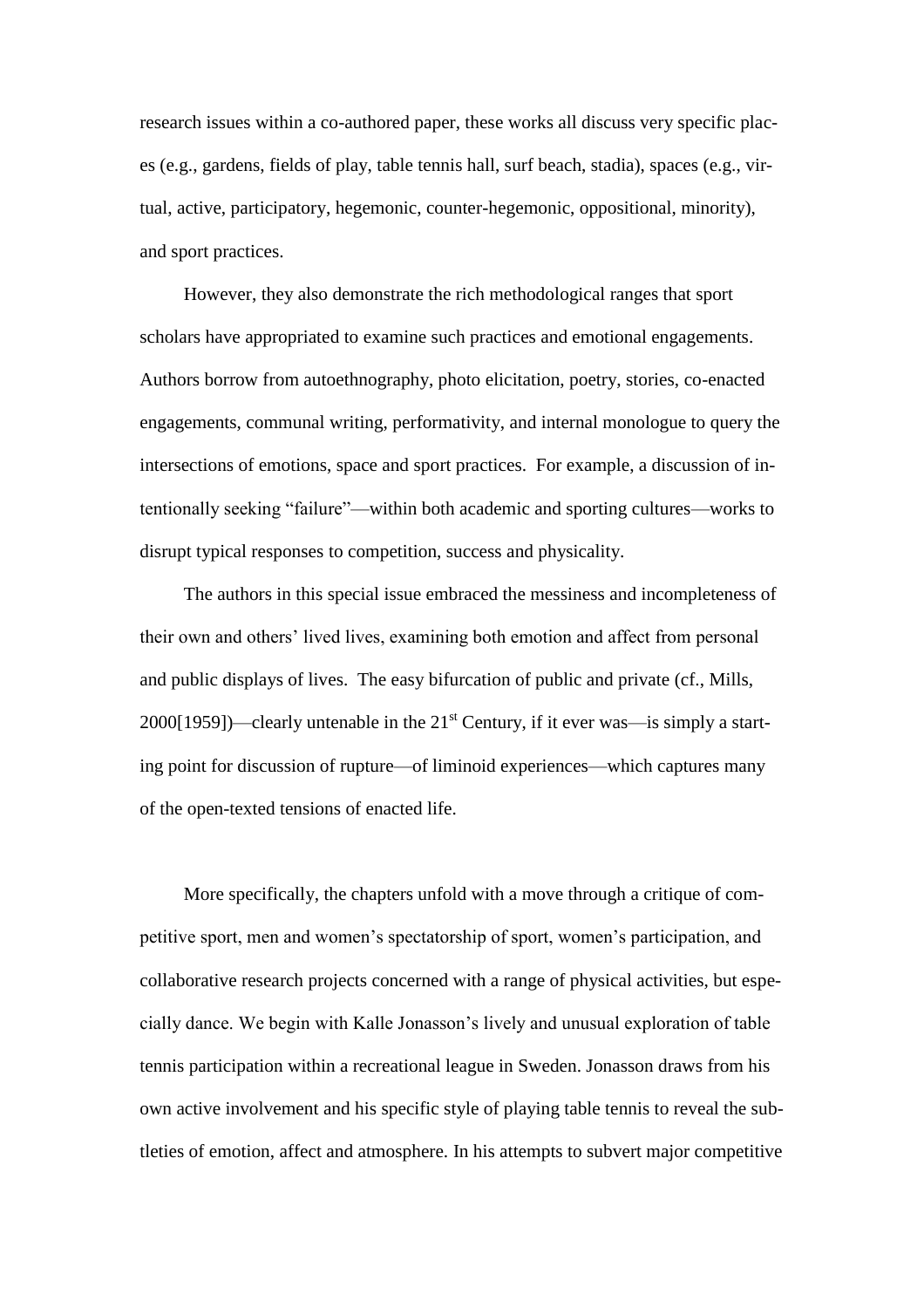sporting styles and ethos, Jonasson plays defensive table tennis strokes throughout the league games. His physical movements - to defend and not attack - instigate visible emotional responses, which help produce an atmosphere within the spaces of competition. He draws on Deleuze and Guattari's (1986) notion of 'minor' to help explain the table tennis as a research context and the assemblages of emotion, affect, atmosphere, competition and communality he observes.

Similarly, Jason Laurendeau adopts narrative and auto-ethnography to interrogate his own active participation in a range of sporting activities -predominately team games. He melds together a series of stories dating from the late 1980s through to the present, all of which are mostly based in Canada. These narratives focus on his sporting experiences throughout his boyhood and manhood, and offer a reflexive act of writing the masculine self into a critical framework. Through his evocative and animated text, he aims to tap the emotional aspects of male friendship, male rivalry, competition, play, pain and injury. We learn about the acts of violence and aggression that are bound into men's competitive sporting participation, specifically the emotional dimensions of Laurendeau's embodied im/mobility.

Alan Bairner recounts his emotional involvement with football and football stadia, as a spectator of the game in Scotland, Northern Ireland (socially, culturally and politically complex) and England. Memory becomes central to the intimate affects of his fandom, thus complicating the temporality of his felt emotions. Selectively tracing his spectatorship from 1958 East End Park, Dunfermline through to 2012 Pride Park Stadium, Derby, Bairner intertwines spectator spaces with the people, occasions and architectures of football. Previously, fandom has often been represented by storytelling and Bairner adopts a similar approach. And yet, his storytelling is not the familiar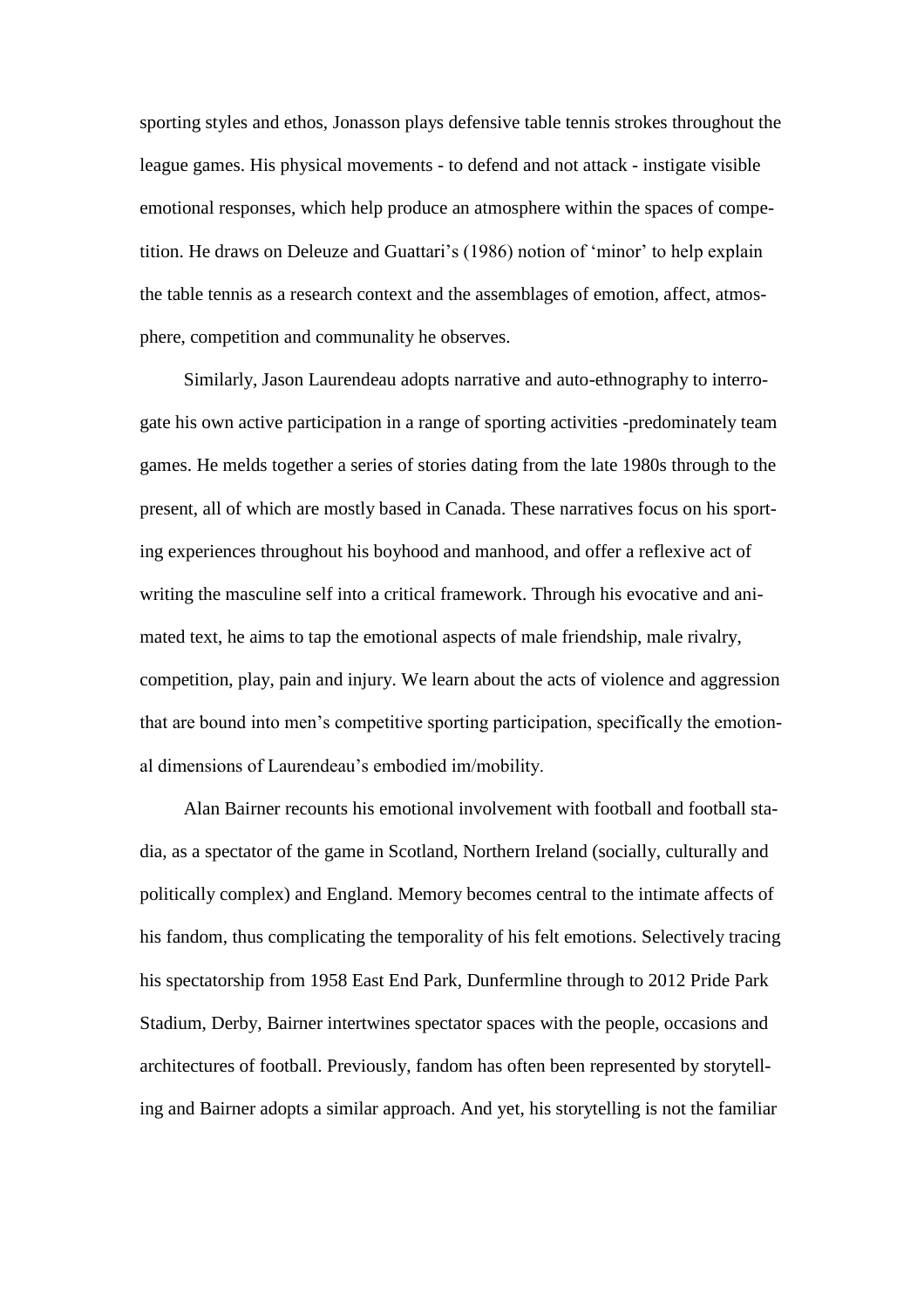quantitative recounting of fixtures, players and score-lines. Instead, he unearths one male football fan's intimate and sensual experiences throughout his lifetime.

Matthew Klugman's paper turns the lens on the emotional and the affect of fans of Australian Rules Football. He explains the colloquial term, barracking, which is verbal and gesticular demonstrations of fans' anger and frustration with 'their' team, the team they support. Klugman makes clear the intensity and absurdity of barracking through a focus on the embodied and visceral coagulations of anger, love, hate, hope, faith and frustration. Relying on interview findings and existing literatures, he convincingly shows the extent of spectators' emotions at men's Australian Rules football fixtures. In a novel turn (for sport studies scholars) to psychoanalysis (e.g. Lacan) and religious studies (the sacred and profane), Klugman traces the resultant affective flows.

Georgina Roy provides a critical analysis of gender relations within predominantly male sporting spaces. The sporting space is surfing, a sport that has developed from non-traditional sporting cultures. Roy argues for accessing emotions as a form of [feminist]methodology and goes on to present some of her research findings from her ethnographic research of 4 surf spots in the UK (South West, South Wales, North East and South Coast). She focuses on women surfers' feelings of fear, anger, frustration, comfort, joy and pleasure as they 'paddle out', sit 'out back', 'line up' and ride waves. Bringing the ocean spaces to the reader, Roy weaves together affect, embodiment, emotions and gender to demonstrate how women's surfing is a transhuman affective field in which affects move between surfers and within surfing bodies.

Picking up on feelings of anger and frustration, Katie Fitzpatrick and Alys Longley write about a large, multi-disciplinary research project that created moments of palpable fury for the authors. The research project - set in Auckland, New Zealand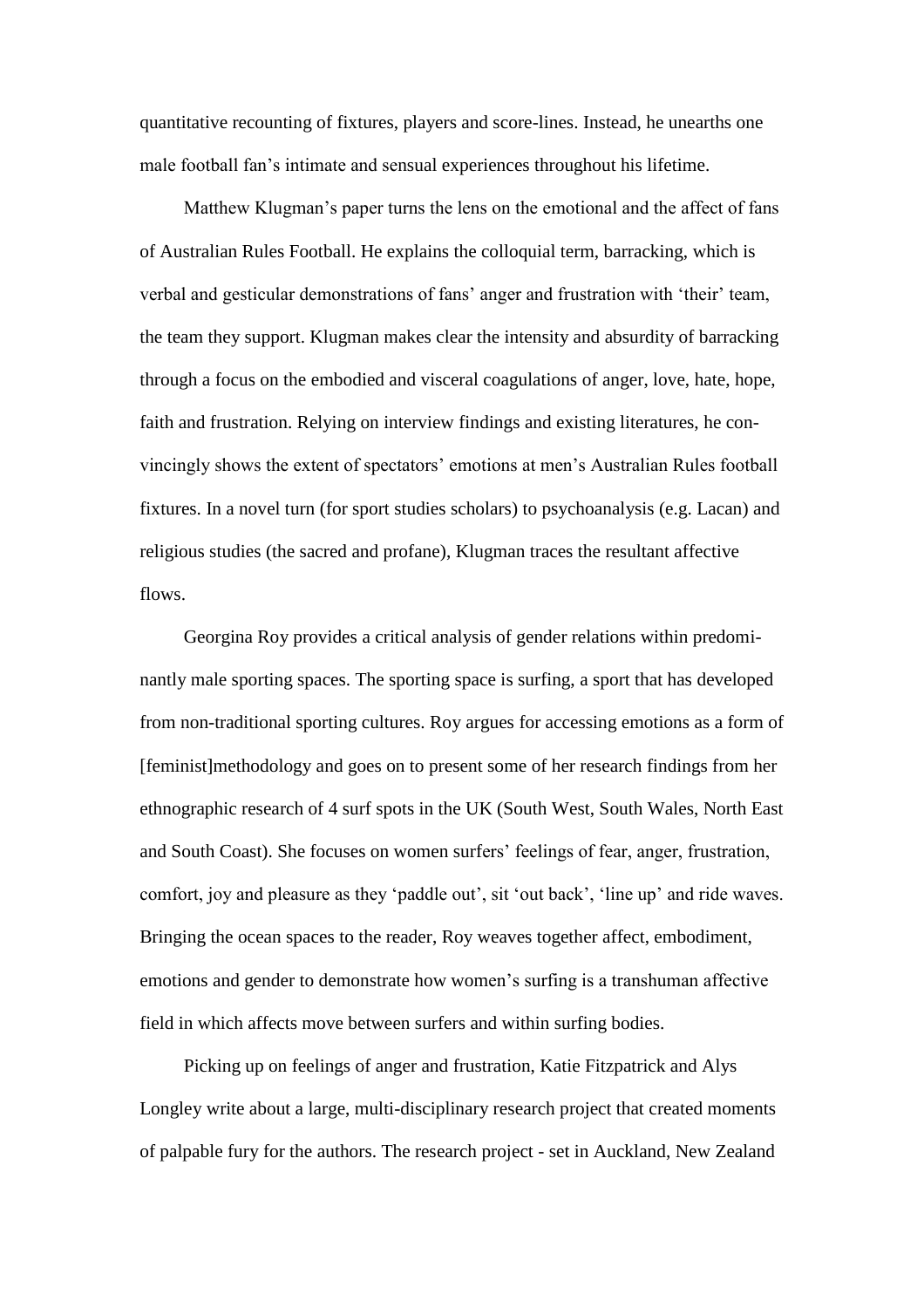- involved architects, artists, dancers, educators and scientists. It was concerned with environmentalism and sustainability and the paper starts by describing a public dance performance, which aimed to raise the public's awareness of the project. Fitzpatrick and Longley, through narrative and poetry, make visible the injustices, exclusions and apparent failures of the project. By engaging with notions of fury and failure they open new ways to understand these seemingly negative affective flows as potentially creative and, therefore, ultimately generative. The authors acknowledge that largescale research projects are often represented as neat and complete. Instead they argue for a view of the emotional, chaotic and messy, which they have witnessed as successful in the artistic realms of theatre and dance performance.

William Bridel, Zoe Avner, Lindsay Eales, Nicole Glenn, Rachel Loewen Walker and Danielle Peers present another collaborative paper that relies on narrative and the colliding of multiple stories. Through poetry, reflexive prose and vignettes, the six authors present a paper that reflects their on-going group debates (during and post-PhD) surrounding physical activity (including softball, rowing, figure skating, wheelchair basket ball, dance, triathlon and spinning in a field) and physical inactivity. As with the paper by Fitzpatrick and Longley, the consequences of their written dialogues—perhaps multi-logues in this case—has led them to a methodological point of the possibilities of messiness in excavating the complexities of emotion and affect. In addition to and continuing a theme running through all papers, the visceral emerges as significant; towards the end of the paper one of the authors asks: "Any of you up for collaborating on a six-person dance-performance-ethnography of this paper?"

The final paper does attempt a dance on its pages. Karen Barbour and Alex Hitchmough, through photography and vignettes, aim to capture the embodied affects of a site-specific dance performance. Dance is presented as an embodied art work and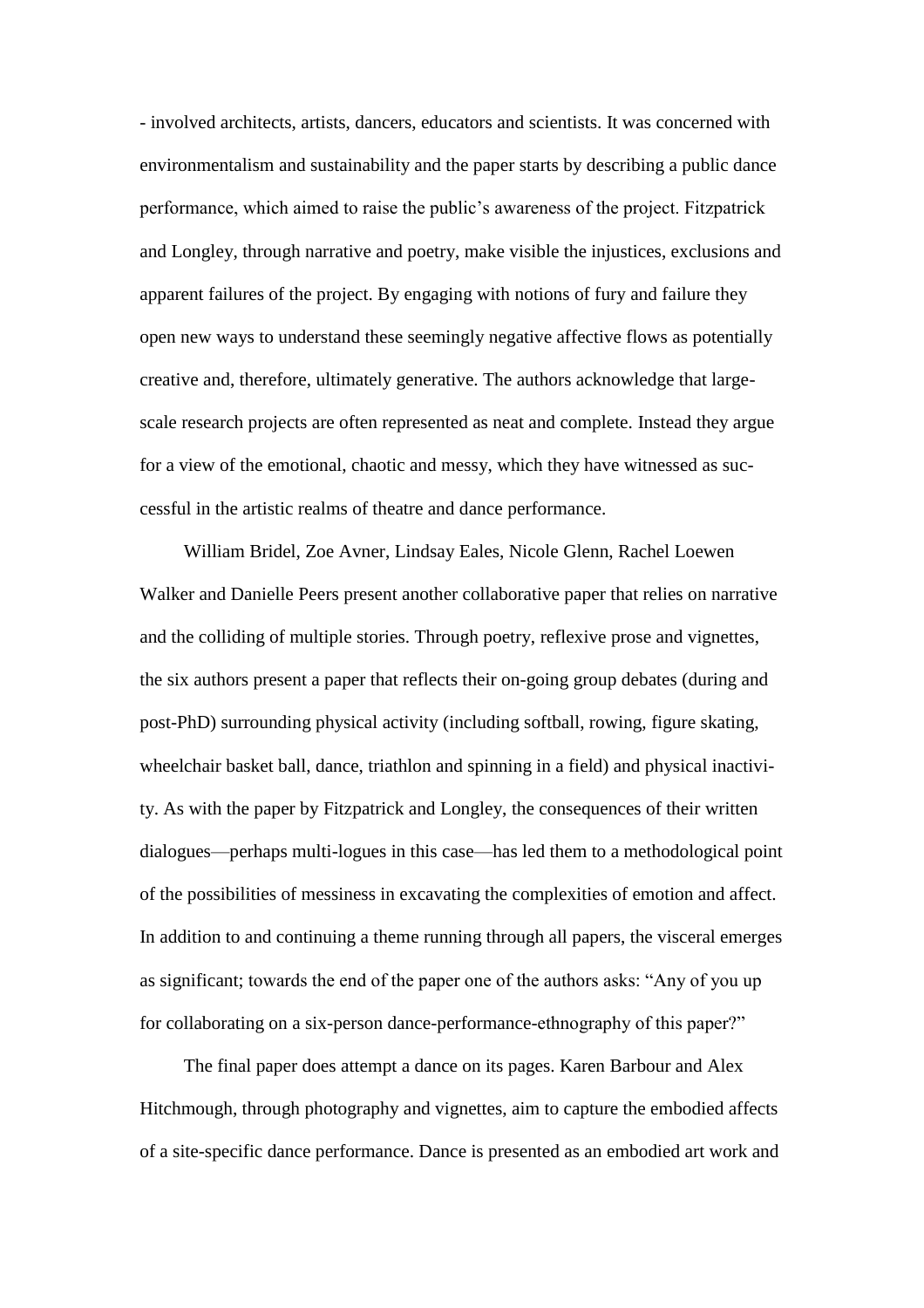an aesthetic of embodiment, which often illicit heightened emotional levels. The dance that is discussed constitutes a public performance within a Hamilton, New Zealand art festival. The site for their performance was a themed public garden. The phenomenological and feminist approach running through the paper brings to the fore the shared experiences of the dancers and members of the audience. In this way, affect becomes relational, collective and intermingled. As with Roy's work, affect is viewed as transhuman. Instead of the watery spaces of the swelling ocean, this paper centres upon the peaceful and meditative spaces of a themed garden. The harmony and calm of the occasion are palpable; the site-specific affect is remarkable.

To date, very little has been written of the connections between sport (in the broadest sense of embodied movement), emotion, space and society. The papers in this special issue represent the ways scholars of sport, dance and physical activity/education might engage with the turn to emotion and affect. Human movement provides fertile ground for examining the socio-cultural-political dimensions of emotion. And, we argue, such examinations benefit from qualitative research methodologies that favour the personal and sensual, that bring the body back into the embodied.

## References

- Adams St. Pierre, Elizabeth. 2008. Home as a site of theory: A fragment. International Review of Qualitative Research 1(2): 119-124.
- Caudwell, Jayne. 2011. "Does your boyfriend know you're here?": The spatiality of homophobia in men's football culture in the UK. Leisure Studies 30(2): 123- 138.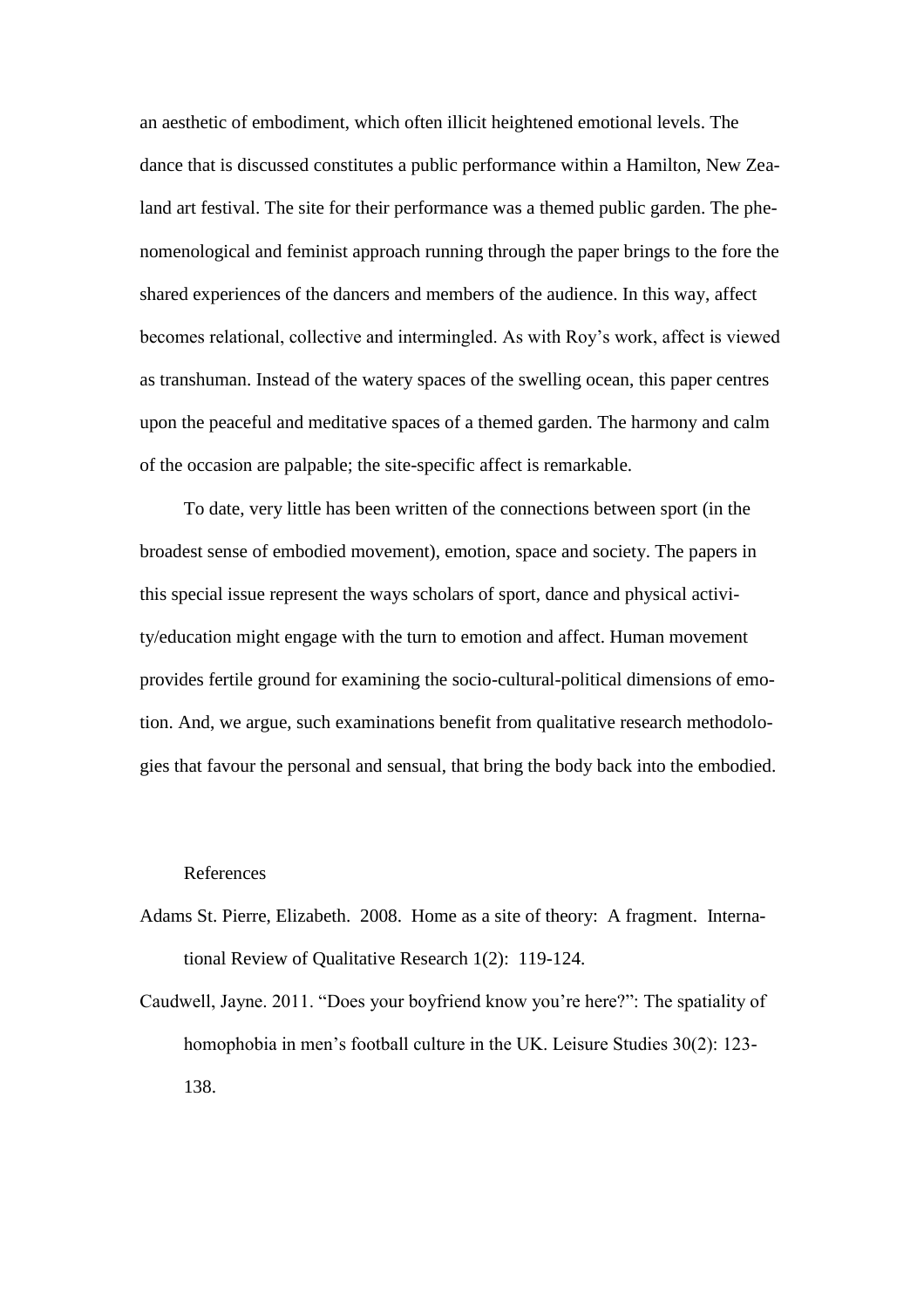- Coman, Mihai. 2008. Liminality in media studies: From everyday life to media events. In Graham St. John (Ed.), Victor Turner and contemporary cultural performance (pp. 94-108). New York: Berghahn Books.
- Csikszentmihalyi, Mihaly. 1990. Flow: The psychology of optional sport experience. New York: Harper & Row.
- Foster, Steven, & Little, Meredith. 1987. The vision quest: Passing from childhood to adulthood. In Louis Carus Mahdi, Steven Foster, & Meredith Little (Eds.), Betwixt and between: Patterns of masculine and feminine initiation (pp. 79- 110). La Salle, IL: Open Court Publishing Company.
- Hanin, Yuri L. (ed.). 2000. Emotions in sport. Champaign, IL: Human Kinetics.
- Huizinga, Johan. 1970. Homo ludens: A study of the play element in culture. London: Maurice Temple Smith, Ltd.
- Martens, Rainer. 1979. About smocks and jocks. Journal of Sport Psychology 1: 94-99.
- Mills, C. Wright. 2000[1959]. The sociological imagination. Oxford: Oxford University Press.
- Probyn, Elspeth. 2005. Blush: Faces of shame. Minneapolis: University of Minnesota Press.
- Rowe, Sharon. 2008. Modern sports: Liminal ritual or liminoid leisure? In Graham St. John (Ed.), Victor Turner and contemporary cultural performance (pp. 127- 148). New York: Berghahn Books.
- Sedgwick, Eve Kosofsky, & Frank, Adam (Eds.). 1995. Shame and its sisters: A Sylvan Tompkins reader. Durham, NC: Duke University Press.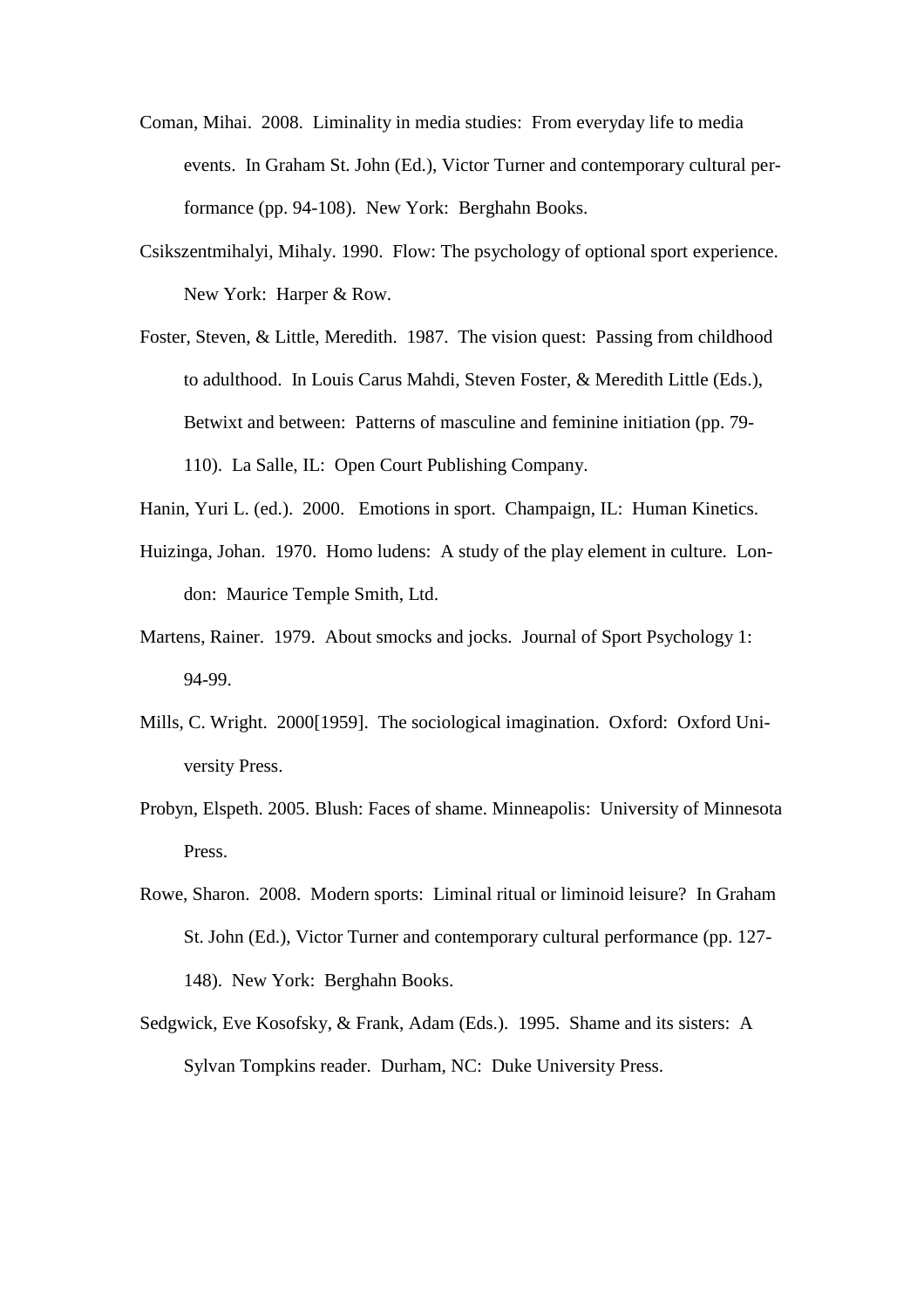- St. John, Graham. 2008. Victor Turner and contemporary cultural performance: An introduction. In Graham St. John (Ed.), Victor Turner and contemporary cultural performance (pp. 1-37). New York: Berghahn Books.
- Sun Tzu. 2003. The art of war (trans., Lin Wusun). San Francisco: Long River Press.
- Tiryakian, Edward A. 2009. For Durkheim: Essays in historical and cultural sociology. Burlington, VT: Ashgate.
- Torrant, Julie. 2007. The "new" shame-faced partisans of capital: A critique of Elspeth Probyn's Blush. The Red Critique 12, http://redcritique.org/WinterSpring2007/thenewshamefaced partisansofcapital.htm, accessed 13/09/13.
- Turner, Victor. 1987. The anthropology of performance. New York: PAJ Publications.
- Vallerand, Robert J., & Blanchard, Céline M. 2000. The study of emotion in sport and exercise: Historical, definitional, and conceptual perspectives. In Yuri L. Hanin (ed.), Emotions in sport (pp. 3-37). Champaign, IL: Human Kinetics.
- Wetherell, Margaret. 2012. Affect and emotion: A new social science understanding. London: Sage Publications.